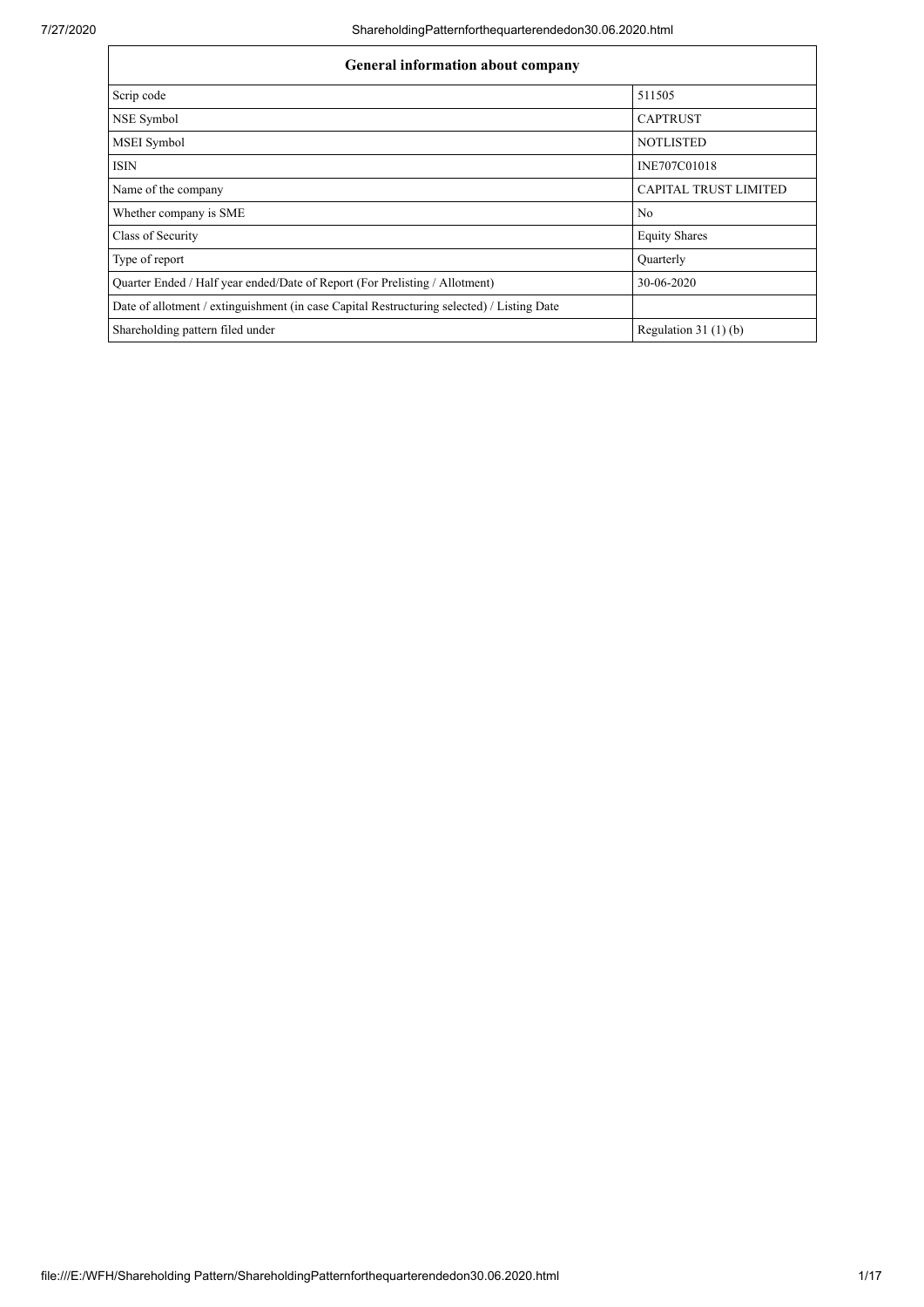|                | <b>Declaration</b>                                                                        |                |                                |                       |                             |  |  |  |  |
|----------------|-------------------------------------------------------------------------------------------|----------------|--------------------------------|-----------------------|-----------------------------|--|--|--|--|
| Sr.<br>No.     | Particular                                                                                | Yes/No         | Promoter and<br>Promoter Group | Public<br>shareholder | Non Promoter-<br>Non Public |  |  |  |  |
| 1              | Whether the Listed Entity has issued any partly paid up shares?                           | N <sub>0</sub> | N <sub>0</sub>                 | N <sub>0</sub>        | N <sub>0</sub>              |  |  |  |  |
| $\overline{2}$ | Whether the Listed Entity has issued any Convertible Securities<br>$\Omega$               | N <sub>0</sub> | N <sub>0</sub>                 | N <sub>0</sub>        | N <sub>0</sub>              |  |  |  |  |
| 3              | Whether the Listed Entity has issued any Warrants?                                        | N <sub>0</sub> | N <sub>0</sub>                 | N <sub>0</sub>        | N <sub>0</sub>              |  |  |  |  |
| $\overline{4}$ | Whether the Listed Entity has any shares against which<br>depository receipts are issued? | N <sub>0</sub> | N <sub>0</sub>                 | N <sub>0</sub>        | N <sub>0</sub>              |  |  |  |  |
| 5              | Whether the Listed Entity has any shares in locked-in?                                    | N <sub>0</sub> | N <sub>0</sub>                 | N <sub>0</sub>        | N <sub>0</sub>              |  |  |  |  |
| 6              | Whether any shares held by promoters are pledge or otherwise<br>encumbered?               | N <sub>0</sub> | N <sub>0</sub>                 |                       |                             |  |  |  |  |
| $\overline{7}$ | Whether company has equity shares with differential voting<br>rights?                     | N <sub>o</sub> | N <sub>0</sub>                 | N <sub>0</sub>        | N <sub>0</sub>              |  |  |  |  |
| 8              | Whether the listed entity has any significant beneficial owner?                           | Yes            |                                |                       |                             |  |  |  |  |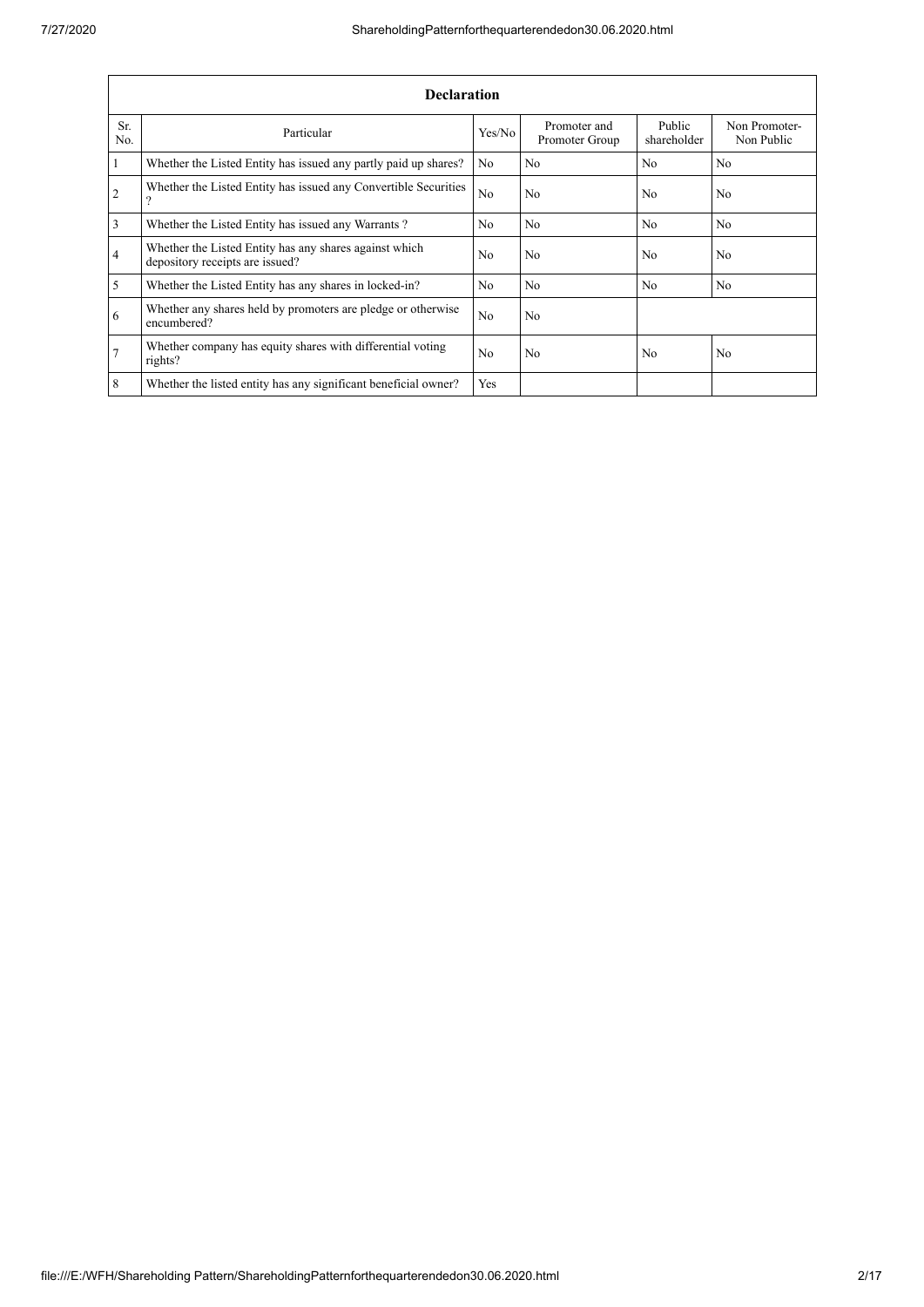$\overline{1}$ 

|                 | Table I - Summary Statement holding of specified securities |                                  |                       |                             |                          |                                        |                                                                                                                      |                                                                  |               |          |                     |
|-----------------|-------------------------------------------------------------|----------------------------------|-----------------------|-----------------------------|--------------------------|----------------------------------------|----------------------------------------------------------------------------------------------------------------------|------------------------------------------------------------------|---------------|----------|---------------------|
|                 | Category                                                    | Nos. Of<br>shareholders<br>(III) | No. of<br>fully paid  | No. Of<br>Partly<br>paid-up | No. Of<br>shares         | Total nos.<br>shares                   | Shareholding as a<br>% of total no. of<br>shares (calculated<br>as per SCRR,<br>1957) (VIII) As a<br>% of $(A+B+C2)$ | Number of Voting Rights held in each<br>class of securities (IX) |               |          |                     |
| Category<br>(1) | of<br>shareholder                                           |                                  | up equity             | equity                      | underlying<br>Depository | held (VII)<br>$= (IV) +$<br>$(V)+(VI)$ |                                                                                                                      | No of Voting (XIV) Rights                                        |               |          | Total as a          |
| (II)            |                                                             |                                  | shares<br>held $(IV)$ | shares<br>held<br>(V)       | Receipts<br>(VI)         |                                        |                                                                                                                      | Class eg:<br>X                                                   | Class<br>eg:y | Total    | $%$ of<br>$(A+B+C)$ |
| (A)             | Promoter<br>&<br>Promoter<br>Group                          | 3                                | 10953612              |                             |                          | 10953612                               | 66.95                                                                                                                | 10953612                                                         |               | 10953612 | 66.87               |
| (B)             | Public                                                      | 6492                             | 5263888               |                             |                          | 5263888                                | 32.17                                                                                                                | 5281999                                                          |               | 5281999  | 32.25               |
| (C)             | Non<br>Promoter-<br>Non Public                              | 1                                | 143915                |                             |                          | 143915                                 |                                                                                                                      | 143915                                                           |               | 143915   | 0.88                |
| (C1)            | <b>Shares</b><br>underlying<br><b>DRs</b>                   |                                  |                       |                             |                          |                                        |                                                                                                                      |                                                                  |               |          |                     |
| (C2)            | Shares held<br>by<br>Employee<br>Trusts                     |                                  | 143915                |                             |                          | 143915                                 | 0.88                                                                                                                 | 143915                                                           |               | 143915   | 0.88                |
|                 | Total                                                       | 6496                             | 16361415              |                             |                          | 16361415                               | 100                                                                                                                  | 16379526                                                         |               | 16379526 | 100                 |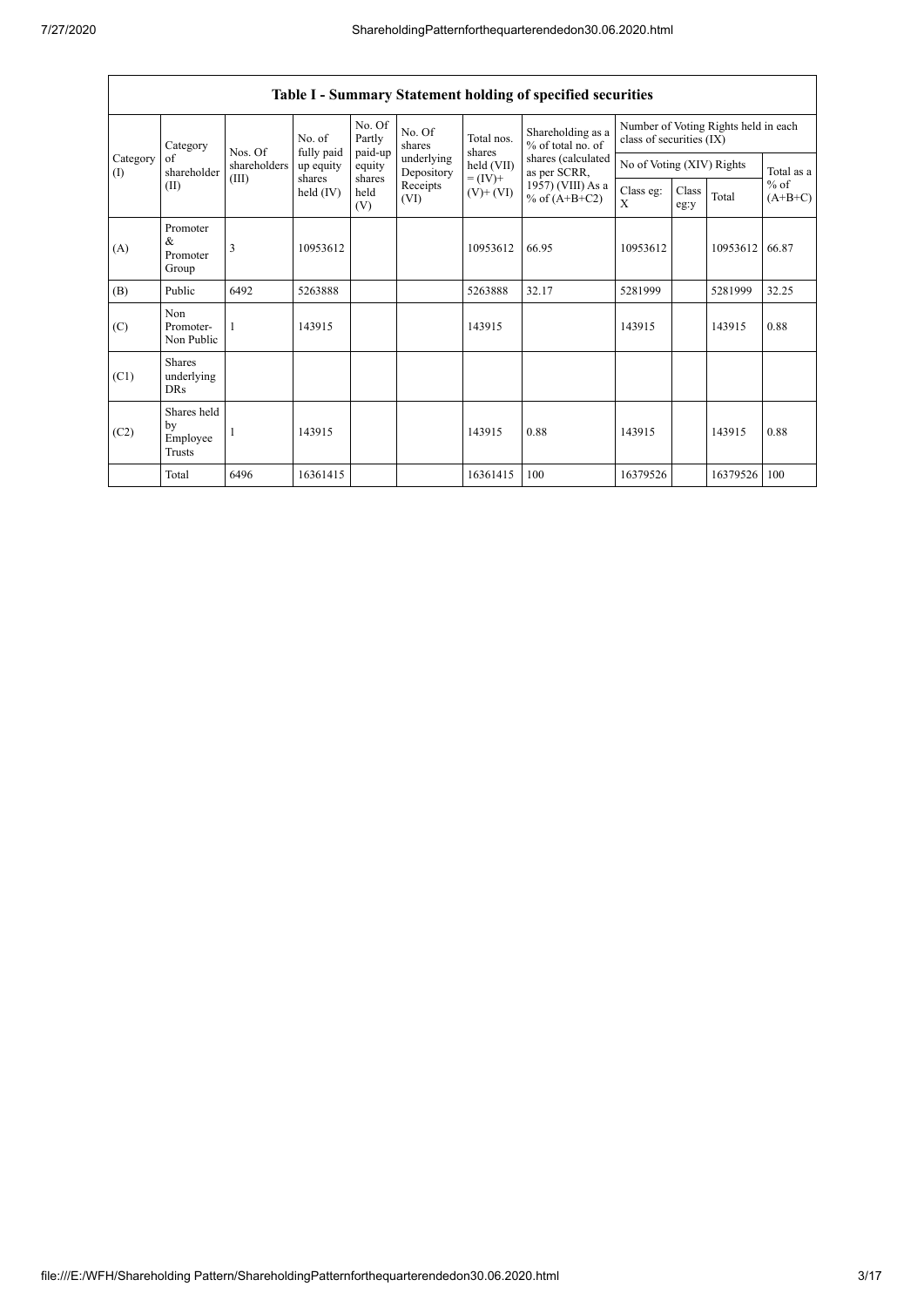|          |                                                                                                                                                                                                                                                                                                                                                                                                     |                                                     |            | Table I - Summary Statement holding of specified securities |                                        |                                                         |                                                                               |  |                                       |
|----------|-----------------------------------------------------------------------------------------------------------------------------------------------------------------------------------------------------------------------------------------------------------------------------------------------------------------------------------------------------------------------------------------------------|-----------------------------------------------------|------------|-------------------------------------------------------------|----------------------------------------|---------------------------------------------------------|-------------------------------------------------------------------------------|--|---------------------------------------|
| Category | No. Of Shares<br>No. Of<br>Underlying<br>assuming full<br>No. of<br><b>Shares</b><br>Shares<br>conversion of<br>Category<br>Outstanding<br>Underlying<br>Underlying<br>convertible<br>of<br>Outstanding<br>shareholder<br>securities and<br>Outstanding<br>as a percentage of<br>convertible<br>Warrants<br>No. Of<br>(II)<br>securities<br>Warrants (Xi)<br>$(X_i)$<br>(X)<br>of $(A+B+C2)$<br>(a) |                                                     |            | Shareholding , as a $\%$<br>convertible securities (        | Number of<br>Locked in<br>shares (XII) |                                                         | Number of<br><b>Shares</b><br>pledged or<br>otherwise<br>encumbered<br>(XIII) |  | Number of<br>equity shares<br>held in |
| (1)      |                                                                                                                                                                                                                                                                                                                                                                                                     | diluted share capital)<br>$(XI) = (VII)+(X) As a %$ | No.<br>(a) | As a<br>$%$ of<br>total<br>Shares<br>held<br>(b)            | N <sub>o</sub><br>(a)                  | As a<br>$%$ of<br>total<br><b>Shares</b><br>held<br>(b) | dematerialized<br>form $(XIV)$                                                |  |                                       |
| (A)      | Promoter<br>$\&$<br>Promoter<br>Group                                                                                                                                                                                                                                                                                                                                                               |                                                     |            | 66.95                                                       |                                        |                                                         |                                                                               |  | 10953612                              |
| (B)      | Public                                                                                                                                                                                                                                                                                                                                                                                              |                                                     |            | 32.17                                                       |                                        |                                                         |                                                                               |  | 4707878                               |
| (C)      | Non<br>Promoter-<br>Non Public                                                                                                                                                                                                                                                                                                                                                                      |                                                     |            |                                                             |                                        |                                                         |                                                                               |  | 143915                                |
| (C1)     | <b>Shares</b><br>underlying<br><b>DRs</b>                                                                                                                                                                                                                                                                                                                                                           |                                                     |            |                                                             |                                        |                                                         |                                                                               |  |                                       |
| (C2)     | Shares held<br>by<br>Employee<br>Trusts                                                                                                                                                                                                                                                                                                                                                             |                                                     |            | 0.88                                                        |                                        |                                                         |                                                                               |  | 143915                                |
|          | Total                                                                                                                                                                                                                                                                                                                                                                                               |                                                     |            | 99                                                          |                                        |                                                         |                                                                               |  | 15805405                              |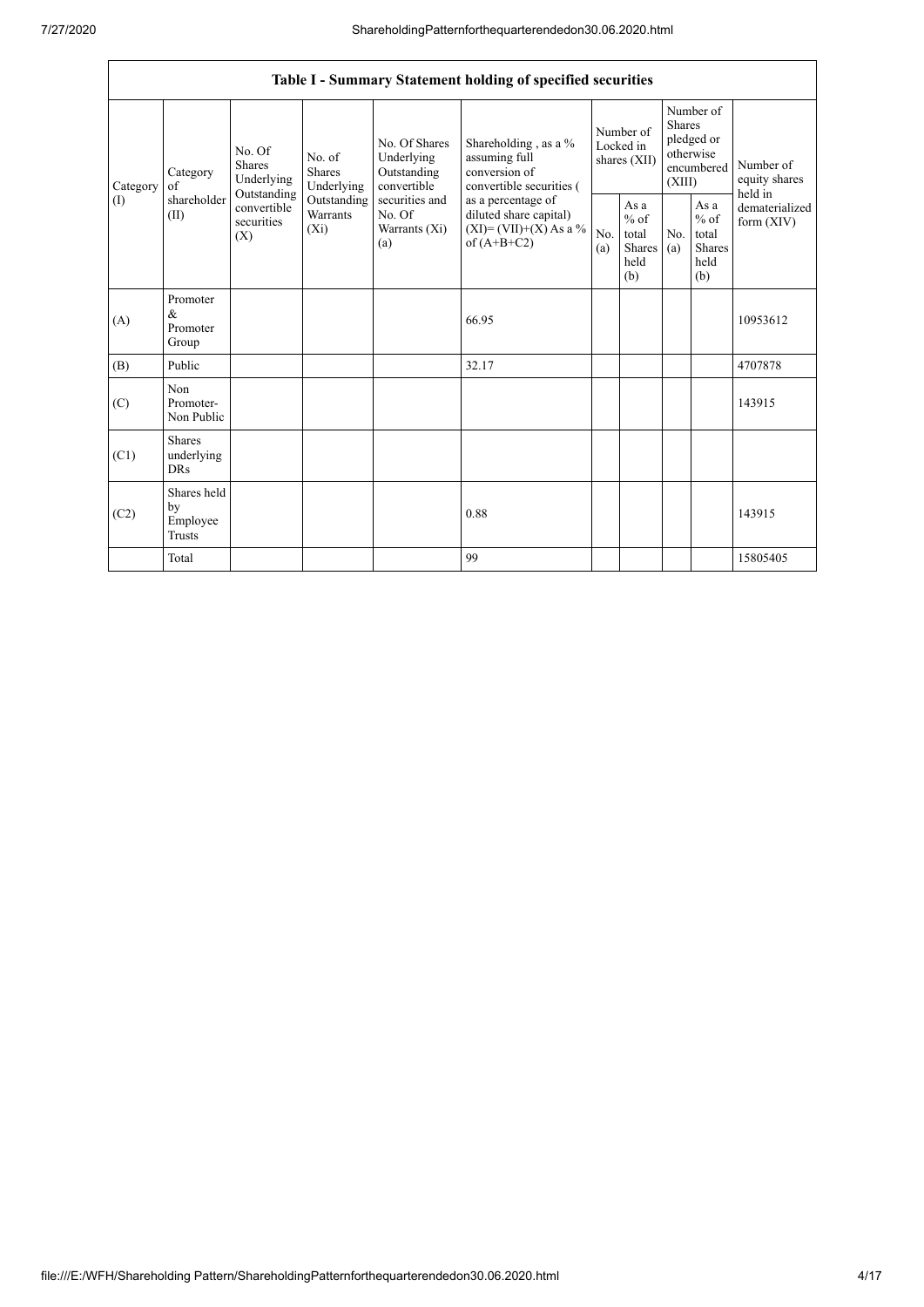|                                                                                         |                                                                                                                     |                         | No. of<br>fully paid<br>up equity<br>shares<br>held $(IV)$ | No.                             |                                              |                                           | Shareholding<br>as a % of                        | class of securities (IX)  |               | Number of Voting Rights held in each |                                 |
|-----------------------------------------------------------------------------------------|---------------------------------------------------------------------------------------------------------------------|-------------------------|------------------------------------------------------------|---------------------------------|----------------------------------------------|-------------------------------------------|--------------------------------------------------|---------------------------|---------------|--------------------------------------|---------------------------------|
| Sr.                                                                                     | Category $\&$<br>Name of the<br>Shareholders (I)                                                                    | Nos. Of<br>shareholders |                                                            | Of<br>Partly<br>paid-<br>up     | No. Of<br>shares<br>underlying<br>Depository | Total nos.<br>shares<br>held<br>$(VII) =$ | total no. of<br>shares<br>(calculated<br>as per  | No of Voting (XIV) Rights |               |                                      | Total<br>as a $%$               |
|                                                                                         |                                                                                                                     | (III)                   |                                                            | equity<br>shares<br>held<br>(V) | Receipts<br>(VI)                             | $(IV)+$<br>$(V)$ + $(VI)$                 | SCRR,<br>1957) (VIII)<br>As a % of<br>$(A+B+C2)$ | Class eg:<br>Χ            | Class<br>eg:y | Total                                | of<br>Total<br>Voting<br>rights |
| A                                                                                       | Table II - Statement showing shareholding pattern of the Promoter and Promoter Group                                |                         |                                                            |                                 |                                              |                                           |                                                  |                           |               |                                      |                                 |
| (1)                                                                                     | Indian                                                                                                              |                         |                                                            |                                 |                                              |                                           |                                                  |                           |               |                                      |                                 |
| (a)                                                                                     | Individuals/Hindu<br>undivided Family                                                                               | $\mathbf{1}$            | 6038917                                                    |                                 |                                              | 6038917                                   | 36.91                                            | 6038917                   |               | 6038917                              | 36.87                           |
| (d)                                                                                     | Any Other<br>(specify)                                                                                              | $\sqrt{2}$              | 4914695                                                    |                                 |                                              | 4914695                                   | 30.04                                            | 4914695                   |               | 4914695                              | 30.01                           |
| Sub-Total (A)<br>(1)                                                                    |                                                                                                                     | $\mathfrak{Z}$          | 10953612                                                   |                                 |                                              | 10953612                                  | 66.95                                            | 10953612                  |               | 10953612                             | 66.87                           |
| (2)                                                                                     | Foreign                                                                                                             |                         |                                                            |                                 |                                              |                                           |                                                  |                           |               |                                      |                                 |
| Total<br>Shareholding<br>of Promoter<br>and Promoter<br>Group $(A)=$<br>$(A)(1)+(A)(2)$ |                                                                                                                     | 3                       | 10953612                                                   |                                 |                                              | 10953612                                  | 66.95                                            | 10953612                  |               | 10953612                             | 66.87                           |
| B                                                                                       | Table III - Statement showing shareholding pattern of the Public shareholder                                        |                         |                                                            |                                 |                                              |                                           |                                                  |                           |               |                                      |                                 |
| (1)                                                                                     | Institutions                                                                                                        |                         |                                                            |                                 |                                              |                                           |                                                  |                           |               |                                      |                                 |
| (a)                                                                                     | Mutual Funds                                                                                                        | $\mathbf{1}$            | 100                                                        |                                 |                                              | 100                                       | $\boldsymbol{0}$                                 | 100                       |               | 100                                  | $\boldsymbol{0}$                |
| (f)                                                                                     | Financial<br>Institutions/<br><b>Banks</b>                                                                          | 1                       | 100                                                        |                                 |                                              | 100                                       | $\boldsymbol{0}$                                 | 100                       |               | 100                                  | $\boldsymbol{0}$                |
| (i)                                                                                     | Any Other<br>(specify)                                                                                              | $\sqrt{2}$              | 2825000                                                    |                                 |                                              | 2825000                                   | 17.27                                            | 2825000                   |               | 2825000                              | 17.25                           |
| Sub-Total (B)<br>(1)                                                                    |                                                                                                                     | $\overline{4}$          | 2825200                                                    |                                 |                                              | 2825200                                   | 17.27                                            | 2825200                   |               | 2825200                              | 17.25                           |
| (3)                                                                                     | Non-institutions                                                                                                    |                         |                                                            |                                 |                                              |                                           |                                                  |                           |               |                                      |                                 |
| (a(i))                                                                                  | Individuals -<br>i.Individual<br>shareholders<br>holding nominal<br>share capital up<br>to Rs. 2 lakhs.             | 6333                    | 1520626                                                    |                                 |                                              | 1520626                                   | 9.29                                             | 1538737                   |               | 1538737                              | 9.39                            |
| (a(ii))                                                                                 | Individuals - ii.<br>Individual<br>shareholders<br>holding nominal<br>share capital in<br>excess of Rs. 2<br>lakhs. | 5                       | 565447                                                     |                                 |                                              | 565447                                    | 3.46                                             | 565447                    |               | 565447                               | 3.45                            |
| (e)                                                                                     | Any Other<br>(specify)                                                                                              | 150                     | 352615                                                     |                                 |                                              | 352615                                    | 2.16                                             | 352615                    |               | 352615                               | 2.15                            |
| Sub-Total (B)<br>(3)                                                                    |                                                                                                                     | 6488                    | 2438688                                                    |                                 |                                              | 2438688                                   | 14.91                                            | 2456799                   |               | 2456799                              | 15                              |
| <b>Total Public</b><br>Shareholding<br>$(B)=(B)(1)+$<br>$(B)(2)+(B)(3)$                 |                                                                                                                     | 6492                    | 5263888                                                    |                                 |                                              | 5263888                                   | 32.17                                            | 5281999                   |               | 5281999                              | 32.25                           |
| $\mathsf{C}$                                                                            | Table IV - Statement showing shareholding pattern of the Non Promoter- Non Public shareholder                       |                         |                                                            |                                 |                                              |                                           |                                                  |                           |               |                                      |                                 |
| (2)                                                                                     | Employee Benefit<br>Trust (under<br>SEBI (Share<br>based Employee<br>Benefit)<br>Regulations,<br>2014)              | $\mathbf{1}$            | 143915                                                     |                                 |                                              | 143915                                    | 0.88                                             | 143915                    |               | 143915                               | 0.88                            |
| Total<br>NonPromoter-<br>Non Public<br>Shareholding                                     |                                                                                                                     | $\mathbf{1}$            | 143915                                                     |                                 |                                              | 143915                                    |                                                  | 143915                    |               | 143915                               | 0.88                            |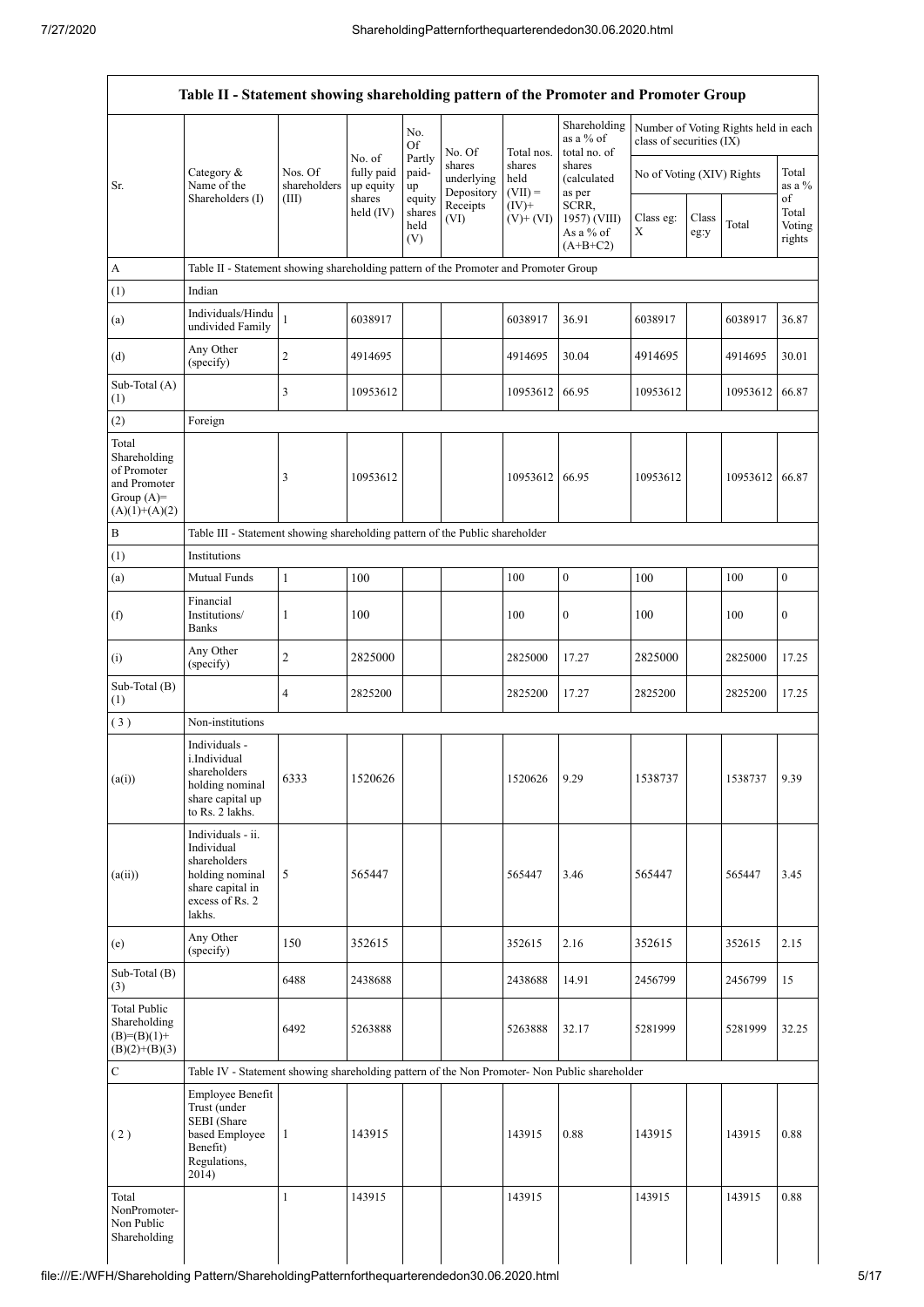## 7/27/2020 ShareholdingPatternforthequarterendedon30.06.2020.html

| $(C)= (C)(1) +$<br>(C)(2) |      |          |  |              |          |              |  |
|---------------------------|------|----------|--|--------------|----------|--------------|--|
| Total (<br>$A+B+C2$ )     | 6496 | 16361415 |  | 16361415 100 | 16379526 | 16379526 100 |  |
| Total<br>$(A+B+C)$        | 6496 | 16361415 |  | 16361415 100 | 16379526 | 16379526 100 |  |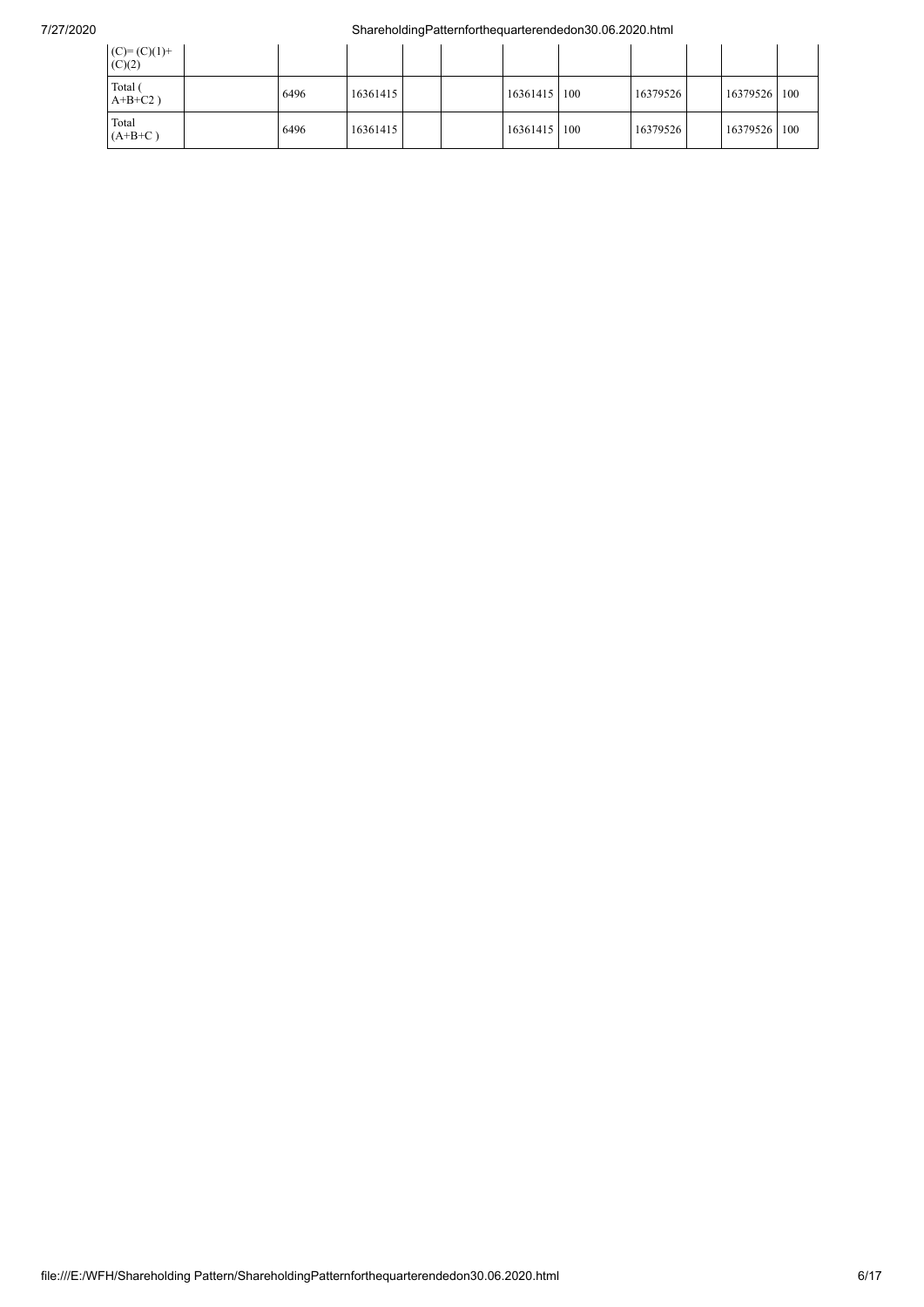| Table II - Statement showing shareholding pattern of the Promoter and Promoter Group    |                                                                                                                                                           |                                                 |                                                                                    |                                                                                               |                                                            |            |                                                                               |                                |                                       |
|-----------------------------------------------------------------------------------------|-----------------------------------------------------------------------------------------------------------------------------------------------------------|-------------------------------------------------|------------------------------------------------------------------------------------|-----------------------------------------------------------------------------------------------|------------------------------------------------------------|------------|-------------------------------------------------------------------------------|--------------------------------|---------------------------------------|
| Sr.                                                                                     | No. Of<br>No. of<br>Shares<br>Shares<br>Underlying<br>Underlying<br>Outstanding<br>Outstanding<br>convertible<br>Warrants<br>securities<br>$(X_i)$<br>(X) |                                                 | No. Of Shares<br>Underlying<br>Outstanding<br>convertible                          | Shareholding, as a %<br>assuming full conversion of<br>convertible securities (as a           | Number of<br>Locked in<br>shares (XII)                     |            | Number of<br><b>Shares</b><br>pledged or<br>otherwise<br>encumbered<br>(XIII) |                                | Number of<br>equity shares<br>held in |
|                                                                                         |                                                                                                                                                           | securities and<br>No. Of Warrants<br>$(Xi)$ (a) | percentage of diluted share<br>capital) $(XI) = (VII)+(X) As$<br>a % of $(A+B+C2)$ | No.<br>(a)                                                                                    | As $\mathbf a$<br>$%$ of<br>total<br>Shares<br>held<br>(b) | No.<br>(a) | As a<br>$%$ of<br>total<br>Shares<br>held<br>(b)                              | dematerialized<br>form $(XIV)$ |                                       |
| A                                                                                       |                                                                                                                                                           |                                                 |                                                                                    | Table II - Statement showing shareholding pattern of the Promoter and Promoter Group          |                                                            |            |                                                                               |                                |                                       |
| (1)                                                                                     | Indian                                                                                                                                                    |                                                 |                                                                                    |                                                                                               |                                                            |            |                                                                               |                                |                                       |
| (a)                                                                                     |                                                                                                                                                           |                                                 |                                                                                    | 36.91                                                                                         |                                                            |            |                                                                               |                                | 6038917                               |
| (d)                                                                                     |                                                                                                                                                           |                                                 |                                                                                    | 30.04                                                                                         |                                                            |            |                                                                               |                                | 4914695                               |
| Sub-Total (A)<br>(1)                                                                    |                                                                                                                                                           |                                                 |                                                                                    | 66.95                                                                                         |                                                            |            |                                                                               |                                | 10953612                              |
| (2)                                                                                     | Foreign                                                                                                                                                   |                                                 |                                                                                    |                                                                                               |                                                            |            |                                                                               |                                |                                       |
| Total<br>Shareholding<br>of Promoter<br>and Promoter<br>Group $(A)=$<br>$(A)(1)+(A)(2)$ |                                                                                                                                                           |                                                 |                                                                                    | 66.95                                                                                         |                                                            |            |                                                                               |                                | 10953612                              |
| B                                                                                       |                                                                                                                                                           |                                                 |                                                                                    | Table III - Statement showing shareholding pattern of the Public shareholder                  |                                                            |            |                                                                               |                                |                                       |
| (1)                                                                                     | Institutions                                                                                                                                              |                                                 |                                                                                    |                                                                                               |                                                            |            |                                                                               |                                |                                       |
| (a)                                                                                     |                                                                                                                                                           |                                                 |                                                                                    | $\boldsymbol{0}$                                                                              |                                                            |            |                                                                               |                                | $\boldsymbol{0}$                      |
| (f)                                                                                     |                                                                                                                                                           |                                                 |                                                                                    | $\mathbf{0}$                                                                                  |                                                            |            |                                                                               |                                | $\overline{0}$                        |
| (i)                                                                                     |                                                                                                                                                           |                                                 |                                                                                    | 17.27                                                                                         |                                                            |            |                                                                               |                                | 2825000                               |
| Sub-Total (B)<br>(1)                                                                    |                                                                                                                                                           |                                                 |                                                                                    | 17.27                                                                                         |                                                            |            |                                                                               |                                | 2825000                               |
| (3)                                                                                     | Non-institutions                                                                                                                                          |                                                 |                                                                                    |                                                                                               |                                                            |            |                                                                               |                                |                                       |
| (a(i))                                                                                  |                                                                                                                                                           |                                                 |                                                                                    | 9.29                                                                                          |                                                            |            |                                                                               |                                | 1034954                               |
| (a(ii))                                                                                 |                                                                                                                                                           |                                                 |                                                                                    | 3.46                                                                                          |                                                            |            |                                                                               |                                | 565447                                |
| (e)                                                                                     |                                                                                                                                                           |                                                 |                                                                                    | 2.16                                                                                          |                                                            |            |                                                                               |                                | 282477                                |
| Sub-Total (B)<br>(3)                                                                    |                                                                                                                                                           |                                                 |                                                                                    | 14.91                                                                                         |                                                            |            |                                                                               |                                | 1882878                               |
| <b>Total Public</b><br>Shareholding<br>$(B)= (B)(1) +$<br>$(B)(2)+(B)(3)$               |                                                                                                                                                           |                                                 |                                                                                    | 32.17                                                                                         |                                                            |            |                                                                               |                                | 4707878                               |
| ${\bf C}$                                                                               |                                                                                                                                                           |                                                 |                                                                                    | Table IV - Statement showing shareholding pattern of the Non Promoter- Non Public shareholder |                                                            |            |                                                                               |                                |                                       |
| (2)                                                                                     |                                                                                                                                                           |                                                 |                                                                                    | 0.88                                                                                          |                                                            |            |                                                                               |                                | 143915                                |
| Total<br>NonPromoter-<br>Non Public<br>Shareholding<br>$(C) = (C)(1) +$<br>(C)(2)       |                                                                                                                                                           |                                                 |                                                                                    |                                                                                               |                                                            |            |                                                                               |                                | 143915                                |
| Total (<br>$A+B+C2$ )                                                                   |                                                                                                                                                           |                                                 |                                                                                    | 100                                                                                           |                                                            |            |                                                                               |                                | 15805405                              |
| Total (A+B+C                                                                            |                                                                                                                                                           |                                                 |                                                                                    | 99                                                                                            |                                                            |            |                                                                               |                                | 15805405                              |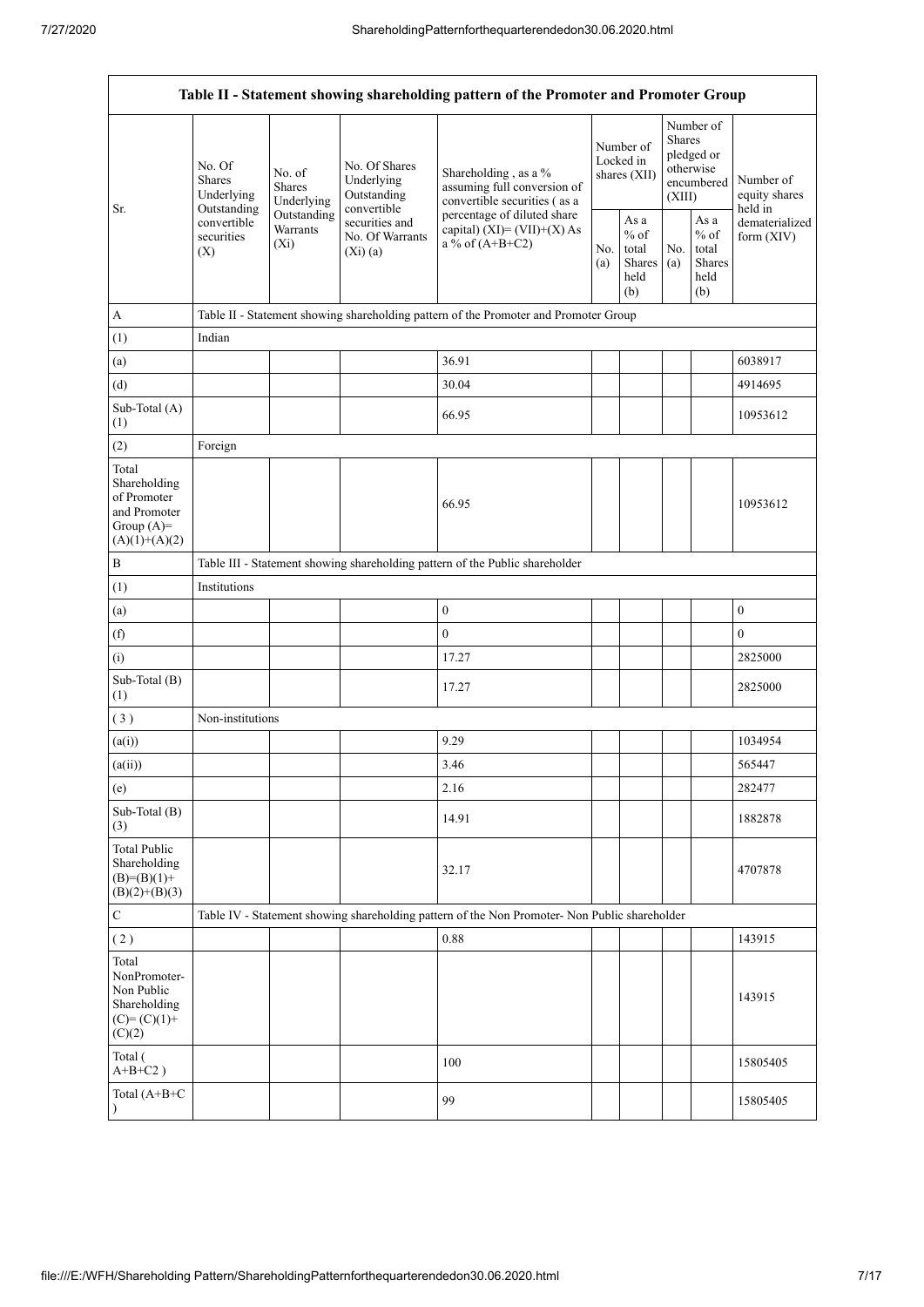| Individuals/Hindu undivided Family                                                                                                                                                       |                                                               |                       |  |  |  |  |  |
|------------------------------------------------------------------------------------------------------------------------------------------------------------------------------------------|---------------------------------------------------------------|-----------------------|--|--|--|--|--|
| Searial No.                                                                                                                                                                              | $\mathbf{1}$                                                  |                       |  |  |  |  |  |
| Name of the<br>Shareholders (I)                                                                                                                                                          | Yogen Khosla                                                  | Click here to go back |  |  |  |  |  |
| PAN (II)                                                                                                                                                                                 | AAGPK3964R                                                    | Total                 |  |  |  |  |  |
| No. of fully paid<br>up equity shares<br>held (IV)                                                                                                                                       | 6038917                                                       | 6038917               |  |  |  |  |  |
| No. Of Partly paid-<br>up equity shares<br>held (V)                                                                                                                                      |                                                               |                       |  |  |  |  |  |
| No. Of shares<br>underlying<br>Depository<br>Receipts (VI)                                                                                                                               |                                                               |                       |  |  |  |  |  |
| Total nos. shares<br>held $(VII) = (IV) +$<br>$(V) + (VI)$                                                                                                                               | 6038917                                                       | 6038917               |  |  |  |  |  |
| Shareholding as a<br>% of total no. of<br>shares (calculated<br>as per SCRR,<br>1957) (VIII) As a<br>% of $(A+B+C2)$                                                                     | 36.91                                                         | 36.91                 |  |  |  |  |  |
|                                                                                                                                                                                          | Number of Voting Rights held in each class of securities (IX) |                       |  |  |  |  |  |
| Class eg:X                                                                                                                                                                               | 6038917                                                       | 6038917               |  |  |  |  |  |
| Class eg:y                                                                                                                                                                               |                                                               |                       |  |  |  |  |  |
| Total                                                                                                                                                                                    | 6038917                                                       | 6038917               |  |  |  |  |  |
| Total as a % of<br><b>Total Voting rights</b>                                                                                                                                            | 36.87                                                         | 36.87                 |  |  |  |  |  |
| No. Of Shares<br>Underlying<br>Outstanding<br>convertible<br>securities $(X)$                                                                                                            |                                                               |                       |  |  |  |  |  |
| No. of Shares<br>Underlying<br>Outstanding<br>Warrants (Xi)                                                                                                                              |                                                               |                       |  |  |  |  |  |
| No. Of Shares<br>Underlying<br>Outstanding<br>convertible<br>securities and No.<br>Of Warrants (Xi)<br>(a)                                                                               |                                                               |                       |  |  |  |  |  |
| Shareholding, as a<br>% assuming full<br>conversion of<br>convertible<br>securities (as a<br>percentage of<br>diluted share<br>capital) (XI)=<br>$(VII)+(Xi)(a)$ As a<br>% of $(A+B+C2)$ | 36.91                                                         | 36.91                 |  |  |  |  |  |
| Number of Locked in shares (XII)                                                                                                                                                         |                                                               |                       |  |  |  |  |  |
| No. (a)                                                                                                                                                                                  |                                                               |                       |  |  |  |  |  |
| As a % of total<br>Shares held (b)                                                                                                                                                       |                                                               |                       |  |  |  |  |  |
|                                                                                                                                                                                          | Number of Shares pledged or otherwise encumbered (XIII)       |                       |  |  |  |  |  |
| No. (a)                                                                                                                                                                                  |                                                               |                       |  |  |  |  |  |
| As a % of total<br>Shares held (b)                                                                                                                                                       |                                                               |                       |  |  |  |  |  |
| Number of equity<br>shares held in<br>dematerialized<br>form (XIV)                                                                                                                       | 6038917                                                       | 6038917               |  |  |  |  |  |
|                                                                                                                                                                                          | Reason for not providing PAN                                  |                       |  |  |  |  |  |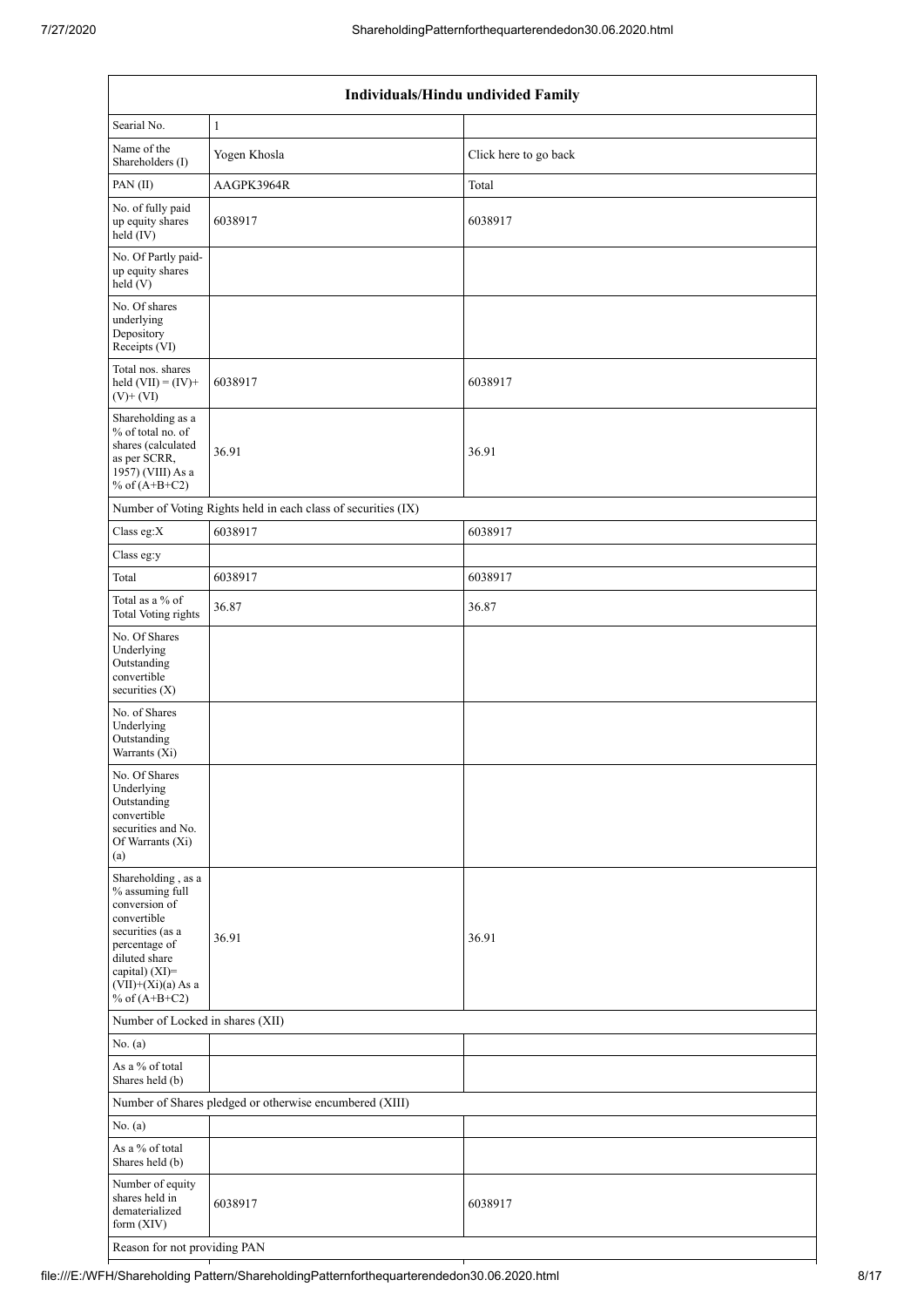| Reason for not<br>providing PAN |          |  |
|---------------------------------|----------|--|
| Shareholder type                | Promoter |  |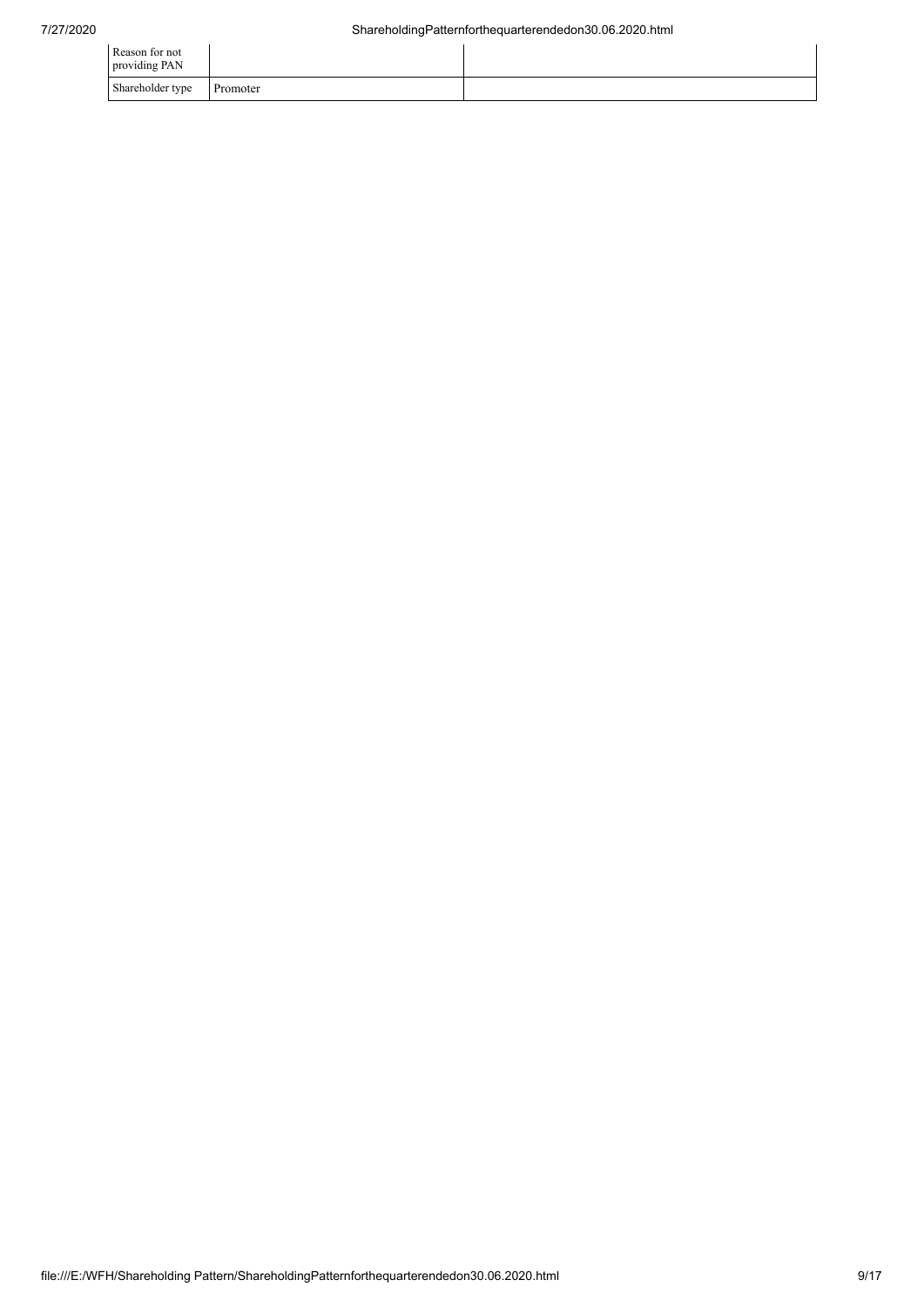| Any Other (specify)                                                                                                                                                                  |                                                               |                                  |                       |  |  |  |  |
|--------------------------------------------------------------------------------------------------------------------------------------------------------------------------------------|---------------------------------------------------------------|----------------------------------|-----------------------|--|--|--|--|
| Searial No.                                                                                                                                                                          | $\mathbf{1}$                                                  | $\overline{2}$                   |                       |  |  |  |  |
| Category                                                                                                                                                                             | <b>Bodies Corporate</b>                                       | <b>Bodies Corporate</b>          | Click here to go back |  |  |  |  |
| Name of the<br>Shareholders (I)                                                                                                                                                      | Indo Crediop Private Limited                                  | Moonlight Equity Private Limited |                       |  |  |  |  |
| PAN(II)                                                                                                                                                                              | AAACI1876R                                                    | AAACD3099D                       | Total                 |  |  |  |  |
| No. of the<br>Shareholders (I)                                                                                                                                                       | $\mathbf{1}$                                                  | $\mathbf{1}$                     | $\sqrt{2}$            |  |  |  |  |
| No. of fully paid<br>up equity shares<br>held (IV)                                                                                                                                   | 3427885                                                       | 1486810                          | 4914695               |  |  |  |  |
| No. Of Partly paid-<br>up equity shares<br>held (V)                                                                                                                                  |                                                               |                                  |                       |  |  |  |  |
| No. Of shares<br>underlying<br>Depository<br>Receipts (VI)                                                                                                                           |                                                               |                                  |                       |  |  |  |  |
| Total nos. shares<br>held $(VII) = (IV) +$<br>$(V)+(VI)$                                                                                                                             | 3427885                                                       | 1486810                          | 4914695               |  |  |  |  |
| Shareholding as a<br>% of total no. of<br>shares (calculated<br>as per SCRR,<br>1957) (VIII) As a<br>% of $(A+B+C2)$                                                                 | 20.95                                                         | 9.09                             | 30.04                 |  |  |  |  |
|                                                                                                                                                                                      | Number of Voting Rights held in each class of securities (IX) |                                  |                       |  |  |  |  |
| Class eg: X                                                                                                                                                                          | 3427885                                                       | 1486810                          | 4914695               |  |  |  |  |
| Class eg:y                                                                                                                                                                           |                                                               |                                  |                       |  |  |  |  |
| Total                                                                                                                                                                                | 3427885                                                       | 1486810                          | 4914695               |  |  |  |  |
| Total as a % of<br>Total Voting rights                                                                                                                                               | 20.93                                                         | 9.08                             | 30.01                 |  |  |  |  |
| No. Of Shares<br>Underlying<br>Outstanding<br>convertible<br>securities $(X)$                                                                                                        |                                                               |                                  |                       |  |  |  |  |
| No. of Shares<br>Underlying<br>Outstanding<br>Warrants (Xi)                                                                                                                          |                                                               |                                  |                       |  |  |  |  |
| No. Of Shares<br>Underlying<br>Outstanding<br>convertible<br>securities and No.<br>Of Warrants (Xi)<br>(a)                                                                           |                                                               |                                  |                       |  |  |  |  |
| Shareholding, as a<br>% assuming full<br>conversion of<br>convertible<br>securities (as a<br>percentage of<br>diluted share<br>capital) (XI)=<br>$(VII)+(X)$ As a %<br>of $(A+B+C2)$ | 20.95                                                         | 9.09                             | 30.04                 |  |  |  |  |
| Number of Locked in shares (XII)                                                                                                                                                     |                                                               |                                  |                       |  |  |  |  |
| No. (a)                                                                                                                                                                              |                                                               |                                  |                       |  |  |  |  |
| As a % of total<br>Shares held (b)                                                                                                                                                   |                                                               |                                  |                       |  |  |  |  |
|                                                                                                                                                                                      | Number of Shares pledged or otherwise encumbered (XIII)       |                                  |                       |  |  |  |  |
| No. (a)                                                                                                                                                                              |                                                               |                                  |                       |  |  |  |  |
| As a % of total<br>Shares held (b)                                                                                                                                                   |                                                               |                                  |                       |  |  |  |  |
| Number of equity                                                                                                                                                                     | 3427885                                                       | 1486810                          | 4914695               |  |  |  |  |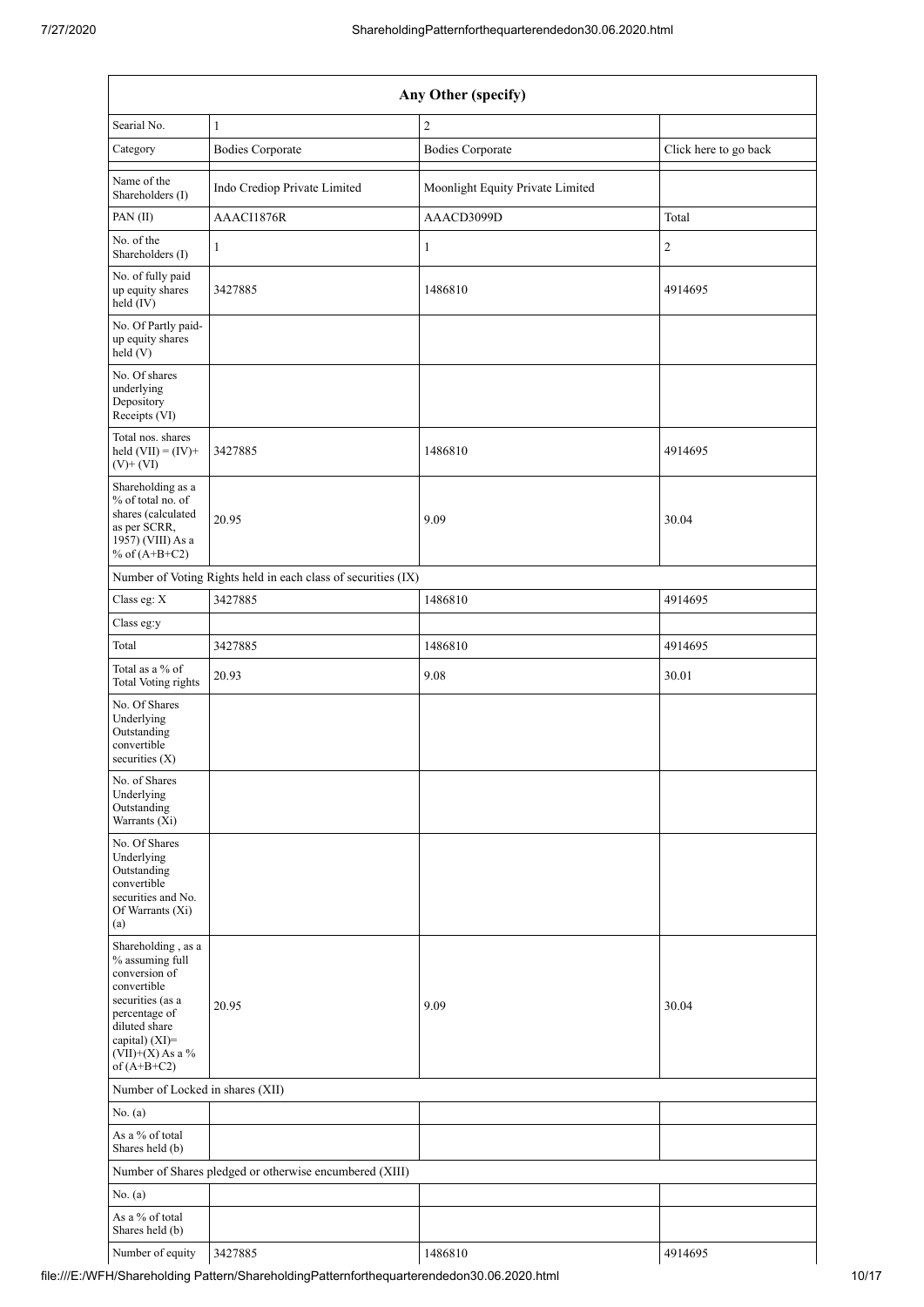## 7/27/2020 ShareholdingPatternforthequarterendedon30.06.2020.html

| shares held in<br>dematerialized<br>form $(XIV)$ |          |          |  |  |  |  |  |
|--------------------------------------------------|----------|----------|--|--|--|--|--|
| Reason for not providing PAN                     |          |          |  |  |  |  |  |
| Reason for not<br>providing PAN                  |          |          |  |  |  |  |  |
| Shareholder type                                 | Promoter | Promoter |  |  |  |  |  |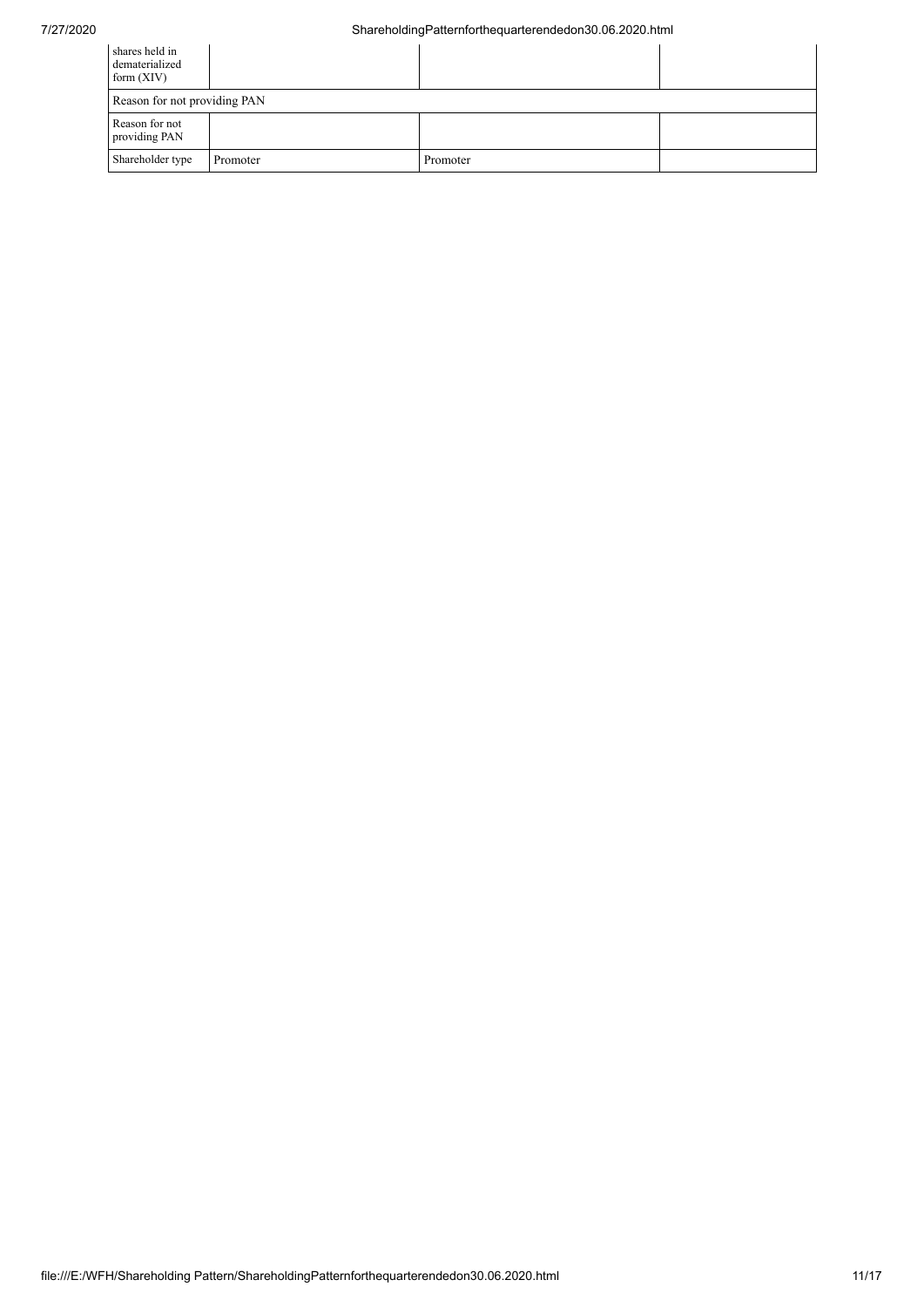| Any Other (specify)                                                                                                                                                                  |                                                               |                                            |                          |  |  |  |  |  |
|--------------------------------------------------------------------------------------------------------------------------------------------------------------------------------------|---------------------------------------------------------------|--------------------------------------------|--------------------------|--|--|--|--|--|
| Searial No.                                                                                                                                                                          | $\mathbf{1}$                                                  | $\sqrt{2}$                                 |                          |  |  |  |  |  |
| Category                                                                                                                                                                             | Private Equity Fund                                           | Private Equity Fund                        |                          |  |  |  |  |  |
| Category / More<br>than 1 percentage                                                                                                                                                 | More than 1 percentage of shareholding                        | More than 1 percentage of<br>shareholding  | Click here to go<br>back |  |  |  |  |  |
| Name of the<br>Shareholders (I)                                                                                                                                                      | LIGHTHOUSE EMERGING INDIA<br>INVESTORS, LIMITED               | <b>INDIA 2020 II</b><br>INVESTORS, LIMITED |                          |  |  |  |  |  |
| PAN(II)                                                                                                                                                                              | AACCL9792P                                                    | AADCI9497D                                 | Total                    |  |  |  |  |  |
| No. of the<br>Shareholders (I)                                                                                                                                                       | 1                                                             | $\mathbf{1}$                               | $\boldsymbol{0}$         |  |  |  |  |  |
| No. of fully paid<br>up equity shares<br>held (IV)                                                                                                                                   | 403481                                                        | 2421519                                    | $\boldsymbol{0}$         |  |  |  |  |  |
| No. Of Partly paid-<br>up equity shares<br>held (V)                                                                                                                                  |                                                               |                                            |                          |  |  |  |  |  |
| No. Of shares<br>underlying<br>Depository<br>Receipts (VI)                                                                                                                           |                                                               |                                            |                          |  |  |  |  |  |
| Total nos. shares<br>held $(VII) = (IV) +$<br>$(V)$ + $(VI)$                                                                                                                         | 403481                                                        | 2421519                                    | $\boldsymbol{0}$         |  |  |  |  |  |
| Shareholding as a<br>% of total no. of<br>shares (calculated<br>as per SCRR,<br>1957) (VIII) As a<br>% of $(A+B+C2)$                                                                 | 2.47                                                          | 14.8                                       | $\boldsymbol{0}$         |  |  |  |  |  |
|                                                                                                                                                                                      | Number of Voting Rights held in each class of securities (IX) |                                            |                          |  |  |  |  |  |
| Class eg: X                                                                                                                                                                          | 403481                                                        | 2421519                                    | $\boldsymbol{0}$         |  |  |  |  |  |
| Class eg:y                                                                                                                                                                           |                                                               |                                            |                          |  |  |  |  |  |
| Total                                                                                                                                                                                | 403481                                                        | 2421519                                    | $\boldsymbol{0}$         |  |  |  |  |  |
| Total as a % of<br><b>Total Voting rights</b>                                                                                                                                        | 2.46                                                          | 14.78                                      | $\boldsymbol{0}$         |  |  |  |  |  |
| No. Of Shares<br>Underlying<br>Outstanding<br>convertible<br>securities $(X)$                                                                                                        |                                                               |                                            |                          |  |  |  |  |  |
| No. of Shares<br>Underlying<br>Outstanding<br>Warrants (Xi)                                                                                                                          |                                                               |                                            |                          |  |  |  |  |  |
| No. Of Shares<br>Underlying<br>Outstanding<br>convertible<br>securities and<br>Warrants (X)                                                                                          |                                                               |                                            |                          |  |  |  |  |  |
| Shareholding, as a<br>% assuming full<br>conversion of<br>convertible<br>securities (as a<br>percentage of<br>diluted share<br>capital) (XI)=<br>$(VII)+(X)$ As a %<br>of $(A+B+C2)$ | 2.47                                                          | 14.8                                       | $\boldsymbol{0}$         |  |  |  |  |  |
| Number of Locked in shares (XII)                                                                                                                                                     |                                                               |                                            |                          |  |  |  |  |  |
| No. (a)                                                                                                                                                                              |                                                               |                                            |                          |  |  |  |  |  |
| As a % of total<br>Shares held (b)                                                                                                                                                   |                                                               |                                            |                          |  |  |  |  |  |
| Number of equity<br>shares held in<br>dematerialized<br>form (XIV)                                                                                                                   | 403481                                                        | 2421519                                    | $\boldsymbol{0}$         |  |  |  |  |  |
| Reason for not providing PAN                                                                                                                                                         |                                                               |                                            |                          |  |  |  |  |  |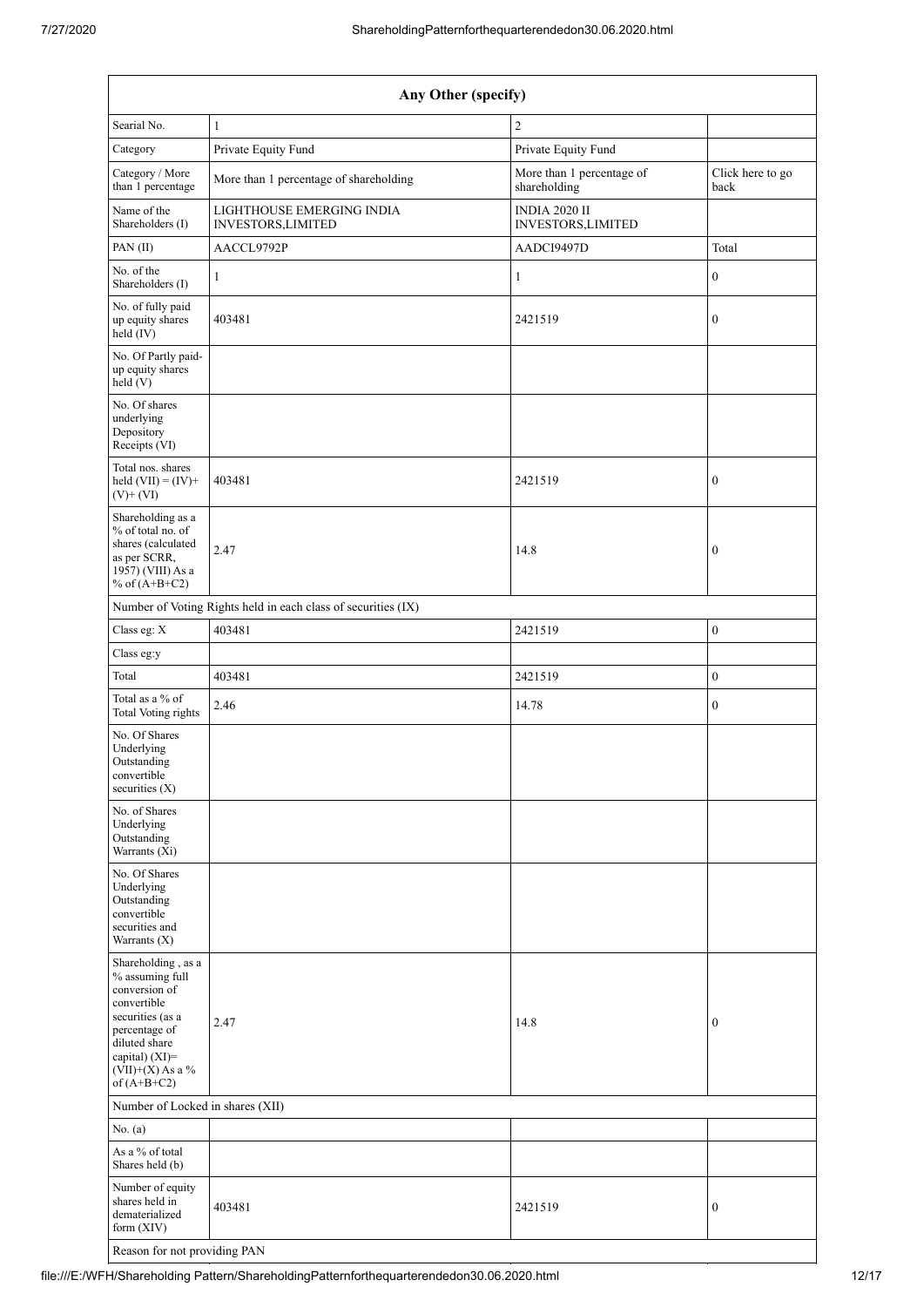| Reason for not |  |  |
|----------------|--|--|
| providing PAN  |  |  |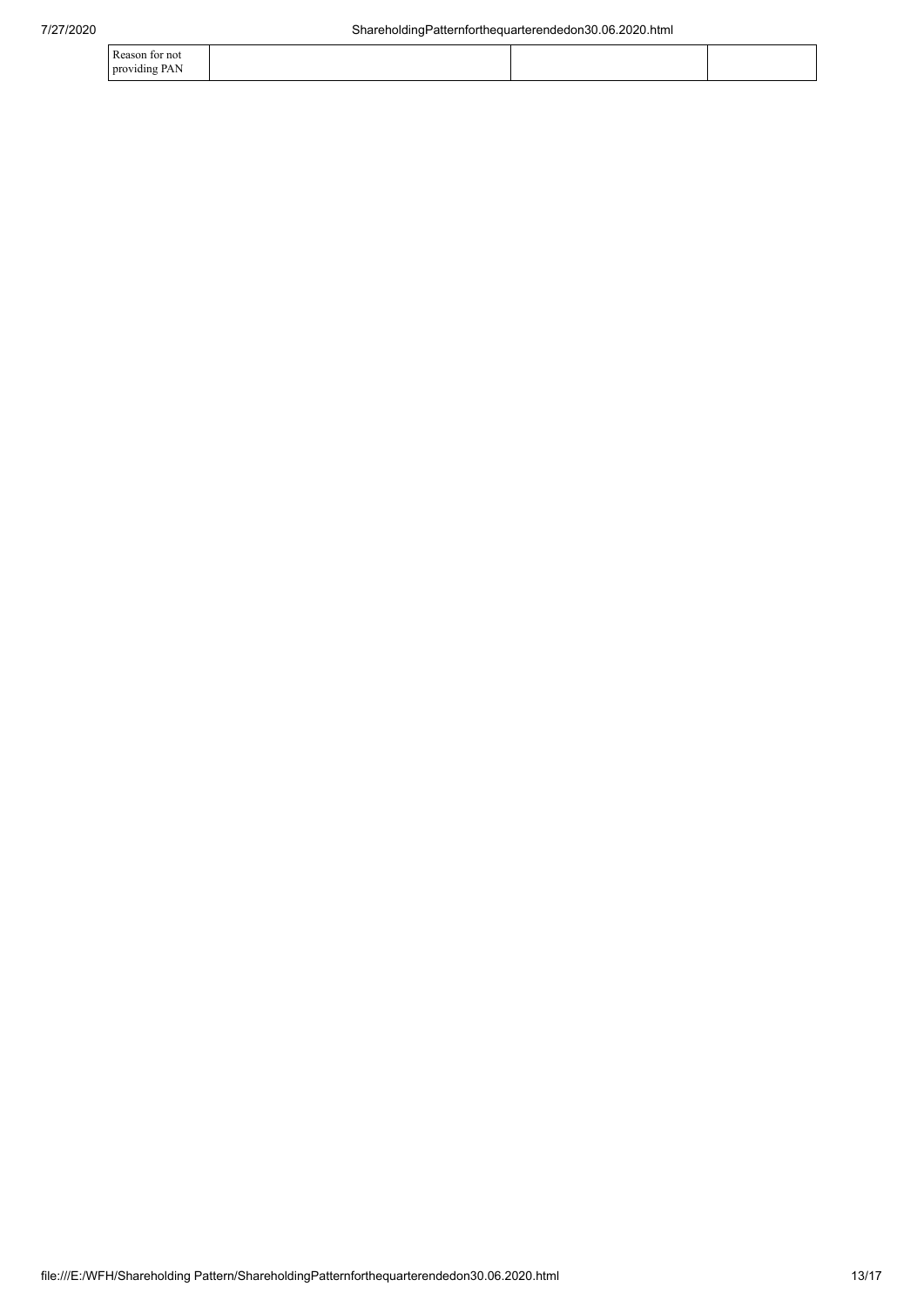$\overline{1}$ 

| Individuals - ii. Individual shareholders holding nominal share capital in excess of Rs. 2 lakhs.                                                                                    |                                                               |                  |                       |  |
|--------------------------------------------------------------------------------------------------------------------------------------------------------------------------------------|---------------------------------------------------------------|------------------|-----------------------|--|
| Searial No.                                                                                                                                                                          | $\mathbf{1}$                                                  | $\sqrt{2}$       |                       |  |
| Name of the<br>Shareholders (I)                                                                                                                                                      | ROHINTON SOLI SCREWVALA                                       | NEHA NIRAV SHETH | Click here to go back |  |
| PAN(II)                                                                                                                                                                              | AAGPS7083K                                                    | ASIPS3842G       | Total                 |  |
| No. of fully paid<br>up equity shares<br>held (IV)                                                                                                                                   | 194017                                                        | 178676           | 372693                |  |
| No. Of Partly paid-<br>up equity shares<br>held(V)                                                                                                                                   |                                                               |                  |                       |  |
| No. Of shares<br>underlying<br>Depository<br>Receipts (VI)                                                                                                                           |                                                               |                  |                       |  |
| Total nos. shares<br>held $(VII) = (IV) +$<br>$(V)$ + $(VI)$                                                                                                                         | 194017                                                        | 178676           | 372693                |  |
| Shareholding as a<br>% of total no. of<br>shares (calculated<br>as per SCRR,<br>1957) (VIII) As a<br>% of $(A+B+C2)$                                                                 | 1.19                                                          | 1.09             | 2.28                  |  |
|                                                                                                                                                                                      | Number of Voting Rights held in each class of securities (IX) |                  |                       |  |
| Class eg: X                                                                                                                                                                          | 194017                                                        | 178676           | 372693                |  |
| Class eg:y                                                                                                                                                                           |                                                               |                  |                       |  |
| Total                                                                                                                                                                                | 194017                                                        | 178676           | 372693                |  |
| Total as a % of<br><b>Total Voting rights</b>                                                                                                                                        | 1.18                                                          | 1.09             | 2.28                  |  |
| No. Of Shares<br>Underlying<br>Outstanding<br>convertible<br>securities (X)                                                                                                          |                                                               |                  |                       |  |
| No. of Shares<br>Underlying<br>Outstanding<br>Warrants (Xi)                                                                                                                          |                                                               |                  |                       |  |
| No. Of Shares<br>Underlying<br>Outstanding<br>convertible<br>securities and No.<br>Of Warrants (Xi)<br>(a)                                                                           |                                                               |                  |                       |  |
| Shareholding, as a<br>% assuming full<br>conversion of<br>convertible<br>securities (as a<br>percentage of<br>diluted share<br>capital) (XI)=<br>$(VII)+(X)$ As a %<br>of $(A+B+C2)$ | 1.19                                                          | 1.09             | 2.28                  |  |
| Number of Locked in shares (XII)                                                                                                                                                     |                                                               |                  |                       |  |
| No. (a)                                                                                                                                                                              |                                                               |                  |                       |  |
| As a % of total<br>Shares held (b)                                                                                                                                                   |                                                               |                  |                       |  |
| Number of equity<br>shares held in<br>dematerialized<br>form $(XIV)$                                                                                                                 | 194017                                                        | 178676           | 372693                |  |
| Reason for not providing PAN                                                                                                                                                         |                                                               |                  |                       |  |
| Reason for not<br>providing PAN                                                                                                                                                      |                                                               |                  |                       |  |

 $\overline{\mathsf{I}}$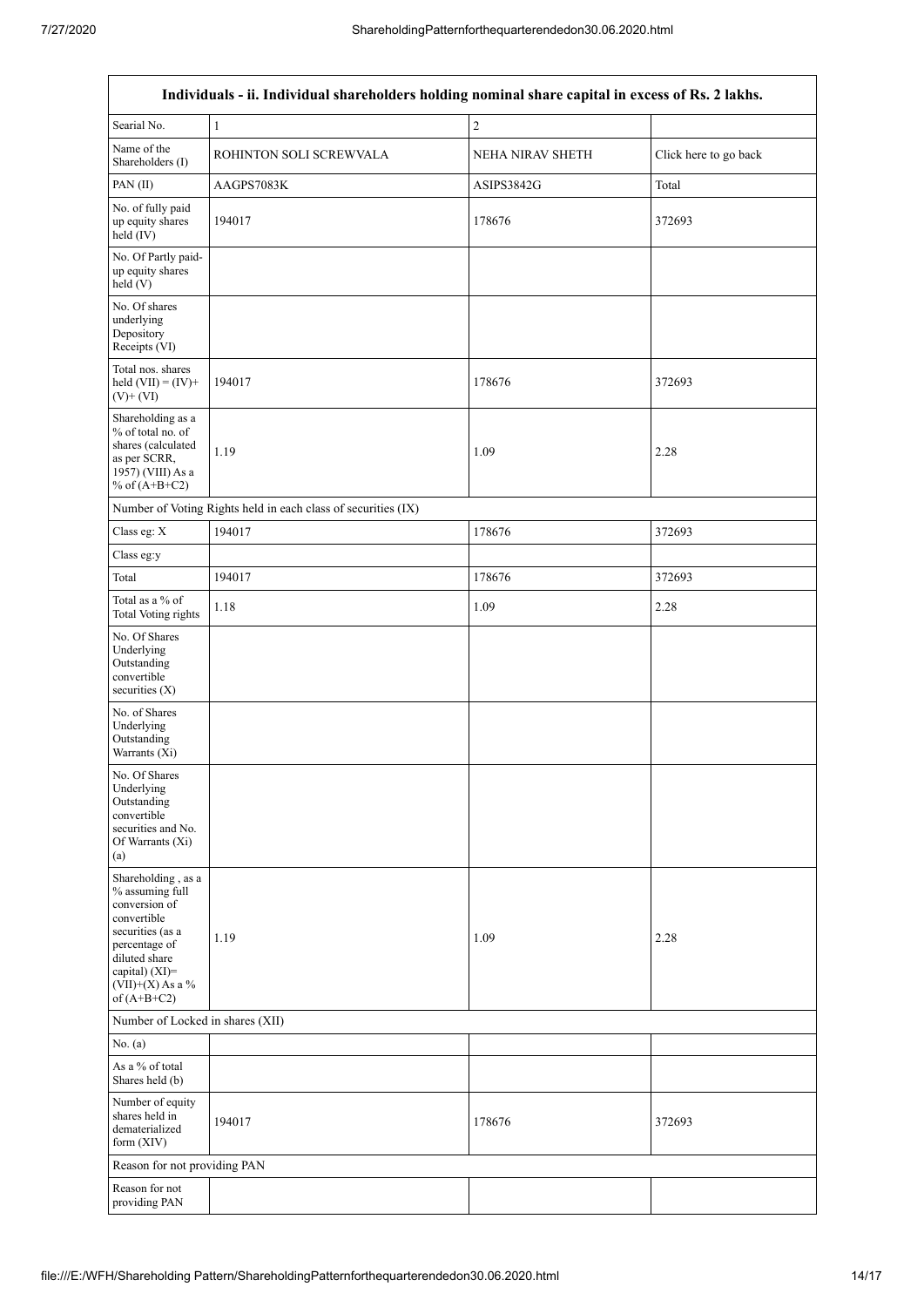| Any Other (specify)                                                                                                                                                                  |                                                               |                           |                         |                  |                       |
|--------------------------------------------------------------------------------------------------------------------------------------------------------------------------------------|---------------------------------------------------------------|---------------------------|-------------------------|------------------|-----------------------|
| Searial No.                                                                                                                                                                          | $\mathbf{1}$                                                  | $\overline{c}$            | 3                       | $\overline{4}$   |                       |
| Category                                                                                                                                                                             | <b>Bodies Corporate</b>                                       | Non-Resident Indian (NRI) | <b>Clearing Members</b> | <b>Trusts</b>    |                       |
| Category / More<br>than 1 percentage                                                                                                                                                 | Category                                                      | Category                  | Category                | Category         |                       |
| Name of the<br>Shareholders (I)                                                                                                                                                      |                                                               |                           |                         |                  | Click here to go back |
| PAN(II)                                                                                                                                                                              |                                                               |                           |                         |                  | Total                 |
| No. of the<br>Shareholders (I)                                                                                                                                                       | 79                                                            | 43                        | 27                      | $\mathbf{1}$     | 150                   |
| No. of fully paid<br>up equity shares<br>$\text{held} (IV)$                                                                                                                          | 318563                                                        | 12265                     | 21537                   | 250              | 352615                |
| No. Of Partly paid-<br>up equity shares<br>held (V)                                                                                                                                  |                                                               |                           |                         |                  |                       |
| No. Of shares<br>underlying<br>Depository<br>Receipts (VI)                                                                                                                           |                                                               |                           |                         |                  |                       |
| Total nos. shares<br>held $(VII) = (IV) +$<br>$(V)$ + $(VI)$                                                                                                                         | 318563                                                        | 12265                     | 21537                   | 250              | 352615                |
| Shareholding as a<br>% of total no. of<br>shares (calculated<br>as per SCRR,<br>1957) (VIII) As a<br>% of $(A+B+C2)$                                                                 | 1.95                                                          | 0.07                      | 0.13                    | $\boldsymbol{0}$ | 2.15                  |
|                                                                                                                                                                                      | Number of Voting Rights held in each class of securities (IX) |                           |                         |                  |                       |
| Class eg: X                                                                                                                                                                          | 318563                                                        | 12265                     | 21537                   | 250              | 352615                |
| Class eg:y                                                                                                                                                                           |                                                               |                           |                         |                  |                       |
| Total                                                                                                                                                                                | 318563                                                        | 12265                     | 21537                   | 250              | 352615                |
| Total as a % of<br><b>Total Voting rights</b>                                                                                                                                        | 1.94                                                          | 0.07                      | 0.13                    | $\boldsymbol{0}$ | 2.14                  |
| No. Of Shares<br>Underlying<br>Outstanding<br>convertible<br>securities $(X)$                                                                                                        |                                                               |                           |                         |                  |                       |
| No. of Shares<br>Underlying<br>Outstanding<br>Warrants (Xi)                                                                                                                          |                                                               |                           |                         |                  |                       |
| No. Of Shares<br>Underlying<br>Outstanding<br>convertible<br>securities and No.<br>Of Warrants (Xi)<br>(a)                                                                           |                                                               |                           |                         |                  |                       |
| Shareholding, as a<br>% assuming full<br>conversion of<br>convertible<br>securities (as a<br>percentage of<br>diluted share<br>capital) (XI)=<br>$(VII)+(X)$ As a %<br>of $(A+B+C2)$ | 1.95                                                          | 0.07                      | 0.13                    | $\boldsymbol{0}$ | 2.15                  |
| Number of Locked in shares (XII)                                                                                                                                                     |                                                               |                           |                         |                  |                       |
| No. (a)                                                                                                                                                                              |                                                               |                           |                         |                  |                       |
| As a % of total<br>Shares held (b)                                                                                                                                                   |                                                               |                           |                         |                  |                       |
| Number of equity<br>shares held in<br>dematerialized<br>form (XIV)                                                                                                                   | 250425                                                        | 10265                     | 21537                   | 250              | 282477                |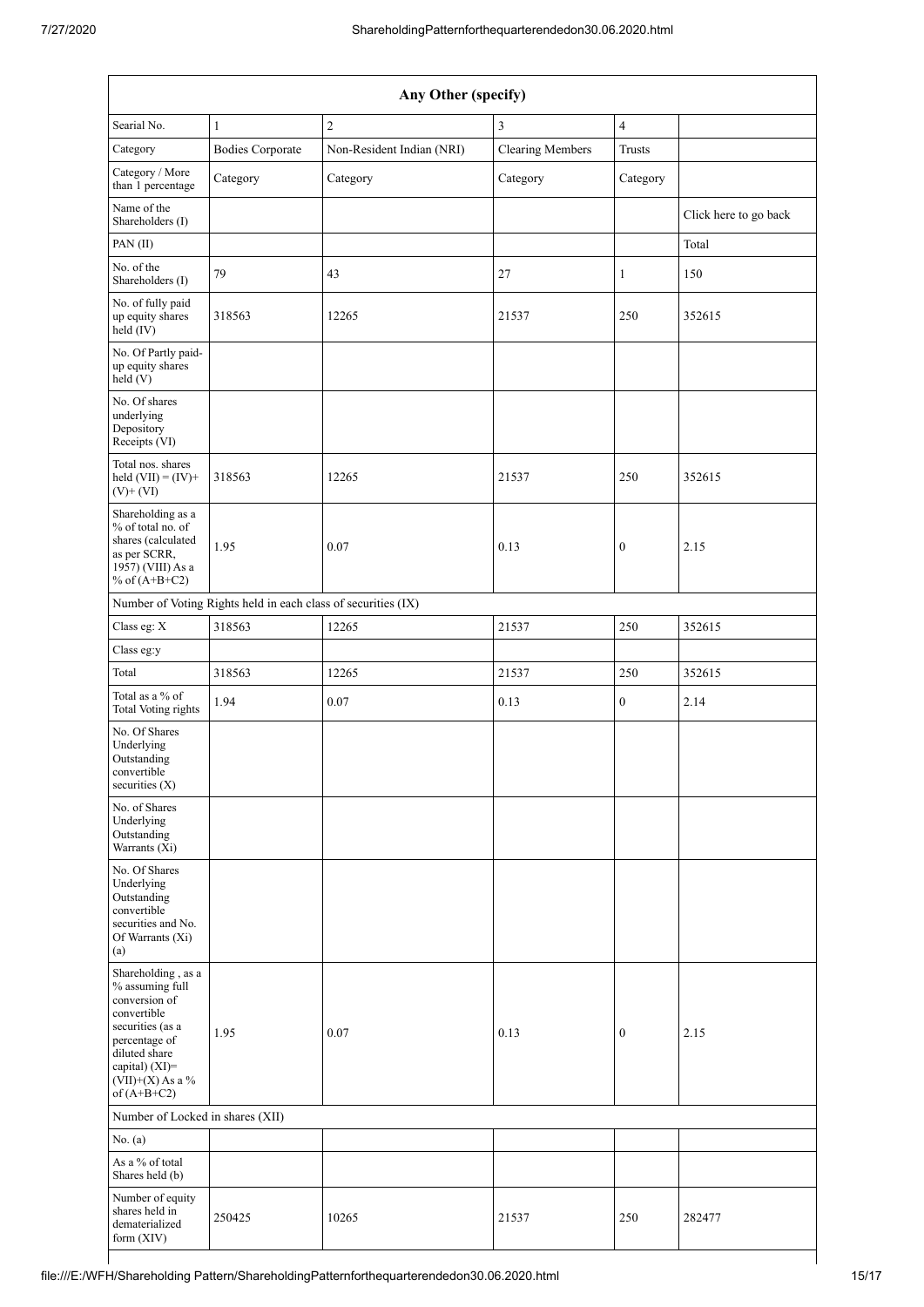Reason for not providing PAN

|                                 | Reason for not providing PAN |  |  |  |  |
|---------------------------------|------------------------------|--|--|--|--|
| Reason for not<br>providing PAN |                              |  |  |  |  |